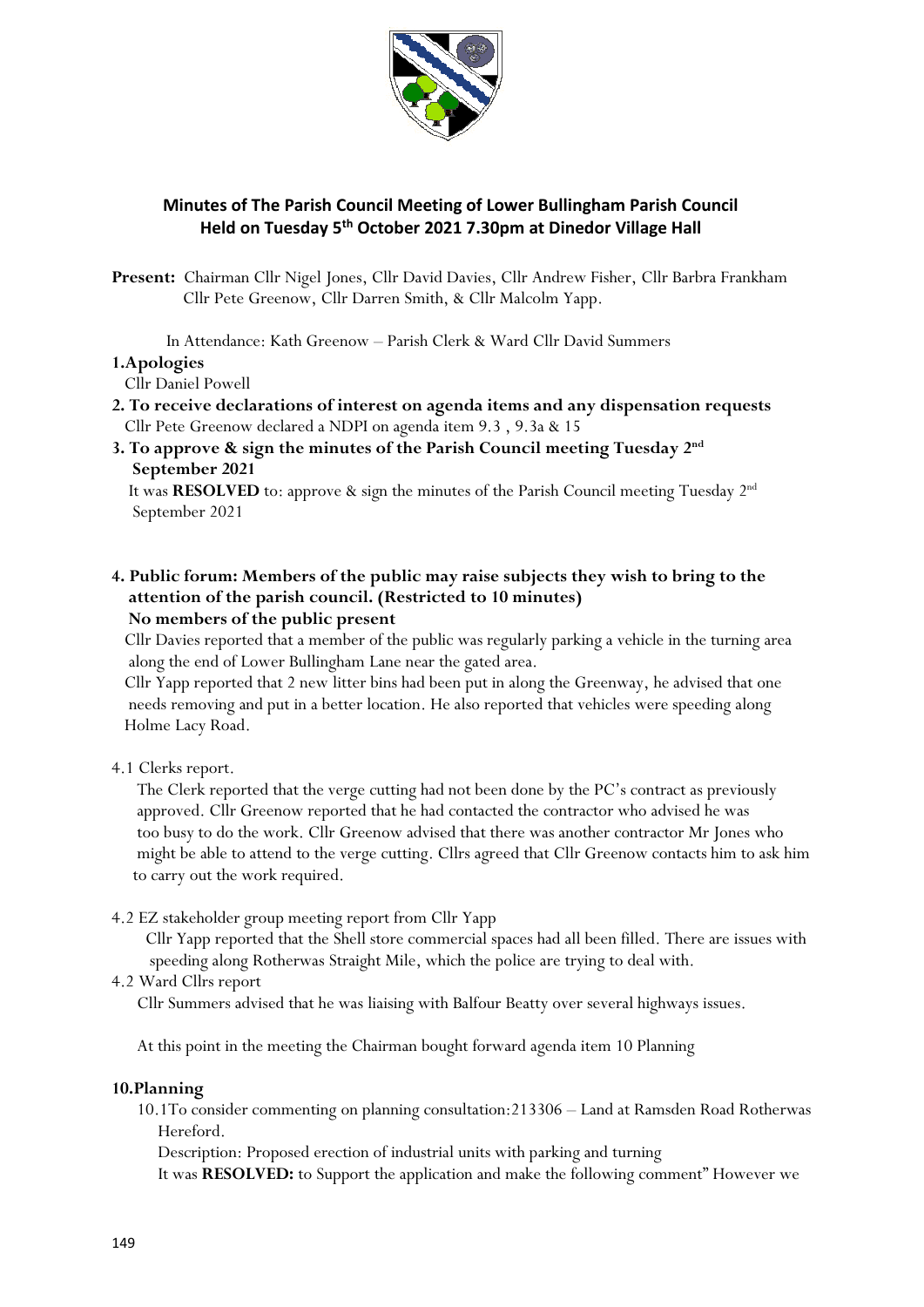are concerned about the amount of increasing traffic on the road network in the area."

- 10.2To consider concerns raised regarding new gateway put in along the road near the reservoir. Cllrs noted that planning permission has been given for the new gateway some time ago.
- 10.3 To consider freedom of information (requested information) received from Herefordshire Council concerning expired planning permission 143546 Barns, Watery Lane, Lower Bullingham, Herefordshire,

Cllrs noted the F.O.I information received.

 It was **RESOLVED**: that the clerk obtains information of ownership of the land concerning the barns at Watery Lane via land registry.

 Discussion took place concerning the progress on the planning application for 300 homes near the Barns

 It was **RESOLVED**: to invite Bloor Homes & Cabinet member of Planning of Herefordshire Council to a Parish Council meeting concerning the planning application P194402/O

### **5. Lengthsman**

5.1 To consider lengthsman work required.

 It was **RESOLVED:** that the lengthsman attends to the cleaning out of the grips in the parish and attends to drainage covers blocked by silt and dead leaves

 5.2 To consider Balfour Beatty's offer of a 1no tonne bag of salt to assist with grit bin maintenance throughout the colder months.

 It was **RESOLVED**: to apply for Balfour Beatty's offer of a 1no tonne bag of salt to assist with grit bin maintenance throughout the colder months. The salt will be stored at the lengthmsan yard and will be stored inside a building as required.

### **6. Parish Footpaths**

6.1 To consider Parish Footpaths maintenance work required in the parish.

 Cllr Yapp reported that the footpaths work along LOB 9 &10 had not been fully undertaken. It was **RESOLVED**: that the clerk contacts the lengthsman to request the work is completed and give him Cllr Yapps contact details

### **7.Highways.**

7.1To consider road issues for reporting to Balfour Beatty.

- No new road issues to report.
- 7.2 To receive an update on parking issues along a section of Watery Lane Lower Bullingham. The ward Cllr reported that the matter was ongoing.

### **8.Flooding**

 8.1 To consider parishioners correspondence in relation to concerns relating to public access when flooding occurs along Lower Bullingham Lane, Watery Lane & Holme Lacy Road.

It was **RESOLVED**: that Cllrs would visit the area with the parishioner who had raised the concerns

### **9. Finance**

- 9.1 To note the finance report & Bank rec. noted as £ £61269.94
- 9 .2 To note the budget report. The budget report was noted and expenditure ti date is within budget for 2021/22
- 9.3 To note scheduled d/d payment of Clerks salary as per contract for September noted 9.3a payment of Clerks salary shortfall for September noted